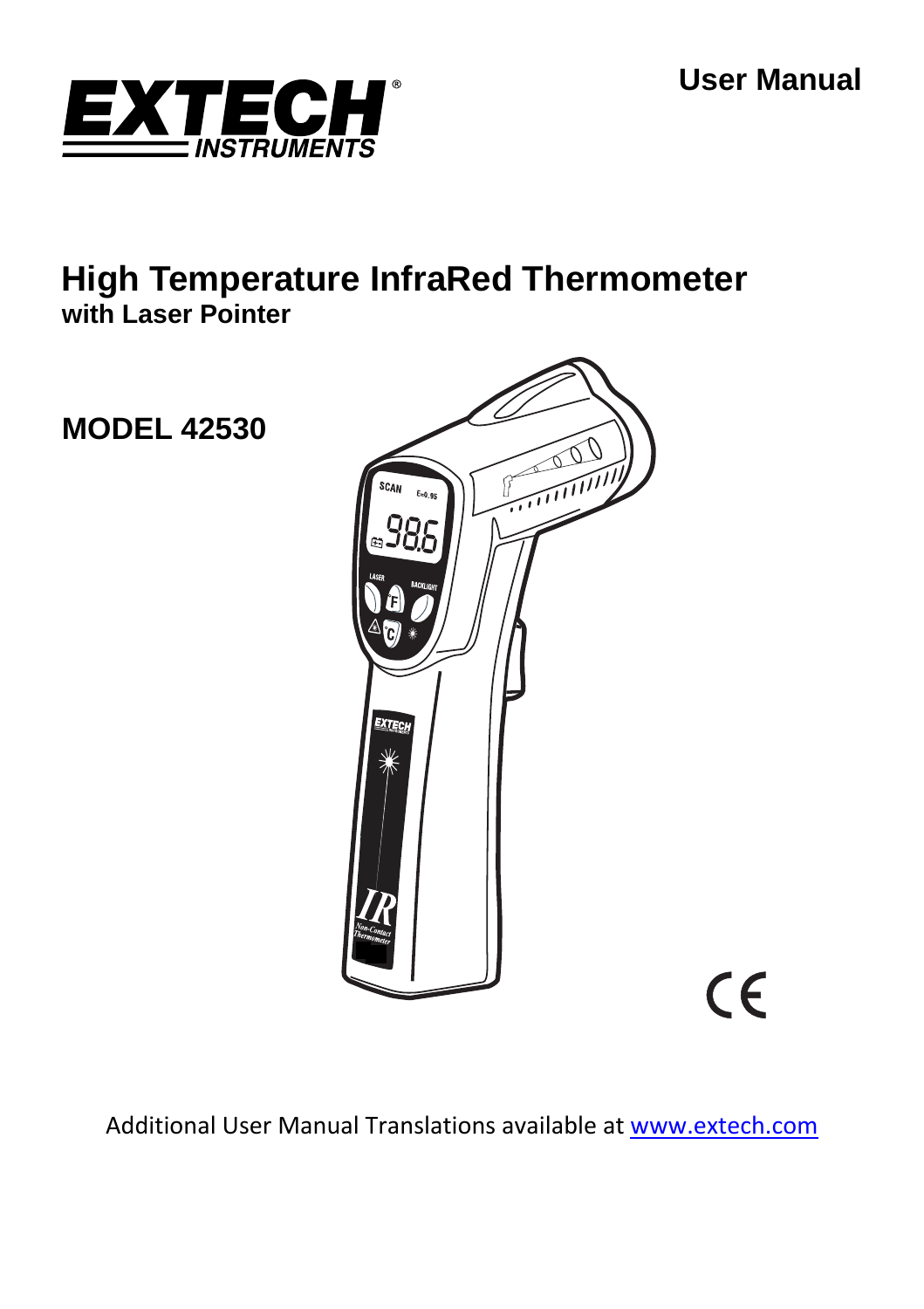## *Introduction*

Congratulations on your purchase of the Model 42530 IR Thermometer. This thermometer makes non-contact (infrared) temperature measurements at the touch of a button. The built-in laser pointer increases target accuracy while the backlit LCD and handy push-buttons combine for convenient, ergonomic operation. Proper use and care of this meter will provide years of reliable service.

### *Safety*

- Use extreme caution when the laser pointer beam is on
- Do not point the beam toward anyone's eye or allow the beam to strike the eye from a reflective surface
- Do not use the laser near explosive gases or in other potentially explosive areas



## *Specifications*

#### **Infrared Thermometer Specifications**

| Range / Resolution | $-50$ to 538 °C ( $-58$ to 1000 °F)                                                                                                                                 | 0.1°C/F<200 / 1°C/F> 200 |
|--------------------|---------------------------------------------------------------------------------------------------------------------------------------------------------------------|--------------------------|
| Accuracy           | $\pm$ 2% of reading or $\pm$ 2°C (4°F) whichever is greater.<br>Note: Accuracy is specified for the following ambient temperature<br>range: 18 to 28°C (64 to 82°F) |                          |
|                    |                                                                                                                                                                     |                          |
| Emissivity         | 0.95 fixed value                                                                                                                                                    |                          |
| Field of View      | $D/S =$ Approx. 8:1 ratio (D = distance, S = spot)                                                                                                                  |                          |
| Laser power        | Less than 1mW                                                                                                                                                       |                          |
| Spectral response  | 6 to 14 $\mu$ m (wavelength)                                                                                                                                        |                          |

#### **General Specifications**

| Display                      | 31/2 digit backlit LCD display with function indicators |  |
|------------------------------|---------------------------------------------------------|--|
| Display rate                 | 1 second approx.                                        |  |
| <b>Operating Temperature</b> | 0°C to 50°C (32°F to 122°F)                             |  |
| <b>Operating Humidity</b>    | Max. 80% RH                                             |  |
| Power Supply                 | 9V battery                                              |  |
| <b>Automatic Power Off</b>   | Meter shuts off automatically after 7 seconds           |  |
| Weight                       | 180g / 6.35 oz.                                         |  |
| Size                         | 211 x 89 x 38mm (8.3 x 3.5 x 1.5")                      |  |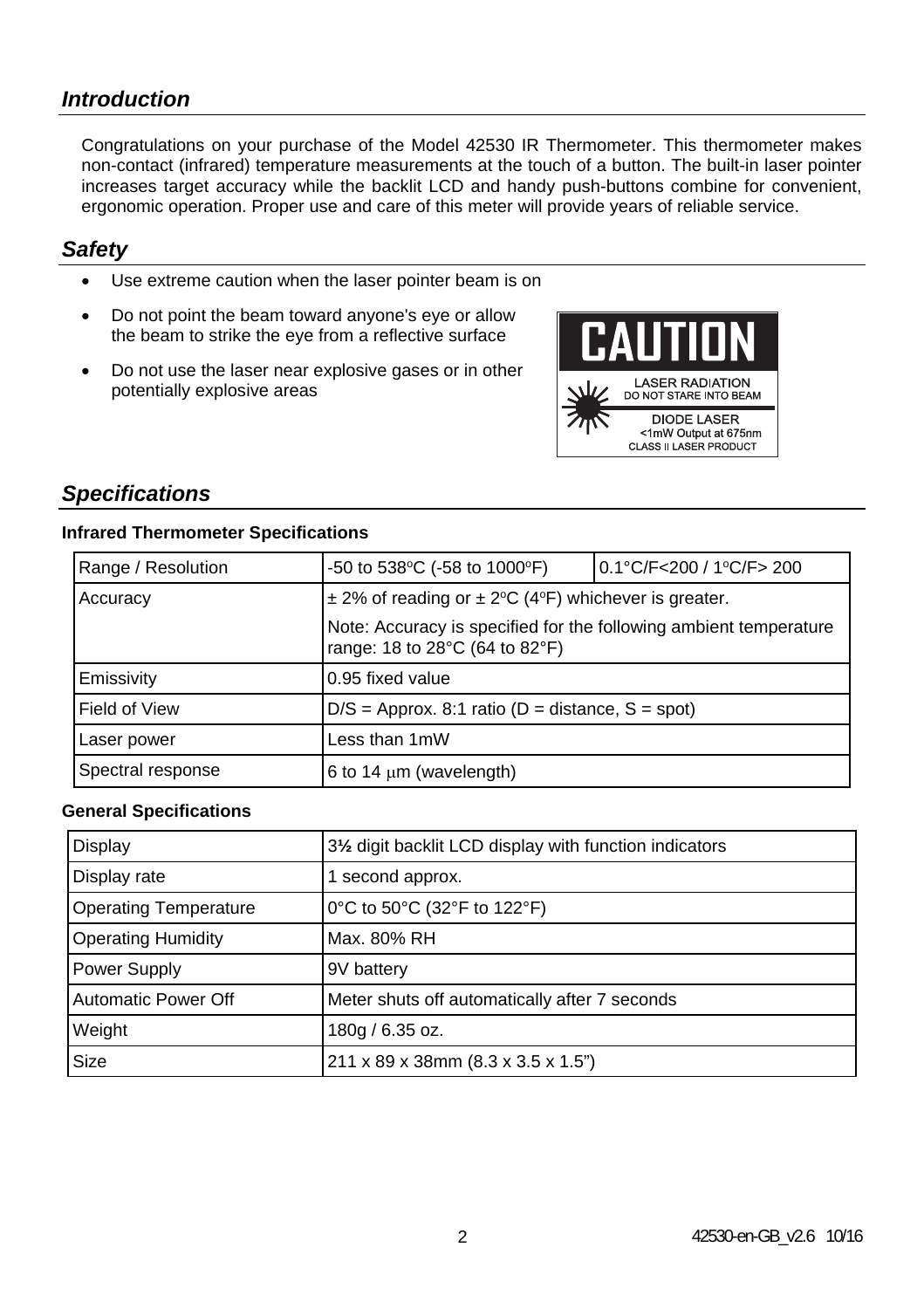# *Meter Description*

- 1. LCD Display
- 2. Function Buttons
- 3. Handle Grip
- 4. Laser Pointer
- 5. IR Sensor
- 6. Measurement Trigger
- 7. Battery Compartment



### *Operating Instructions*

- 1. Hold the meter by its **Handle Grip** and point it toward the surface to be measured.
- 2. Pull and hold the red **Trigger** to turn the meter on and begin testing. The display will light if the battery is good. Replace the battery if the display does not light.
- 3. While measuring, the SCAN display icon will appear in the upper left hand corner of the LCD.
- 4. While continuing to pull the Trigger:
	- a. Push the red **Laser** button to turn on the laser pointer. When the laser is on the laser icon  $\rightarrow$  will appear on the LCD over the temperature. Aim the red beam approximately a half inch above the point of test (pressing the Laser button again turns the laser off).
	- b. Select the temperature units (°C or °F) using the blue **°C** and **°F** buttons.
	- c. Push the yellow **Backlight** key to turn on the LCD backlighting function.
- 5. Release the Trigger and the HOLD display icon will appear on the LCD indicating that the reading is being held.
- 6. The meter will automatically power down after approximately 7 seconds after the trigger is released.

#### **Overrange Indicator**

If the temperature being measured exceeds 538°C (1000°F), the thermometer will emit an audible warning and the OVER icon will be displayed on the LCD.